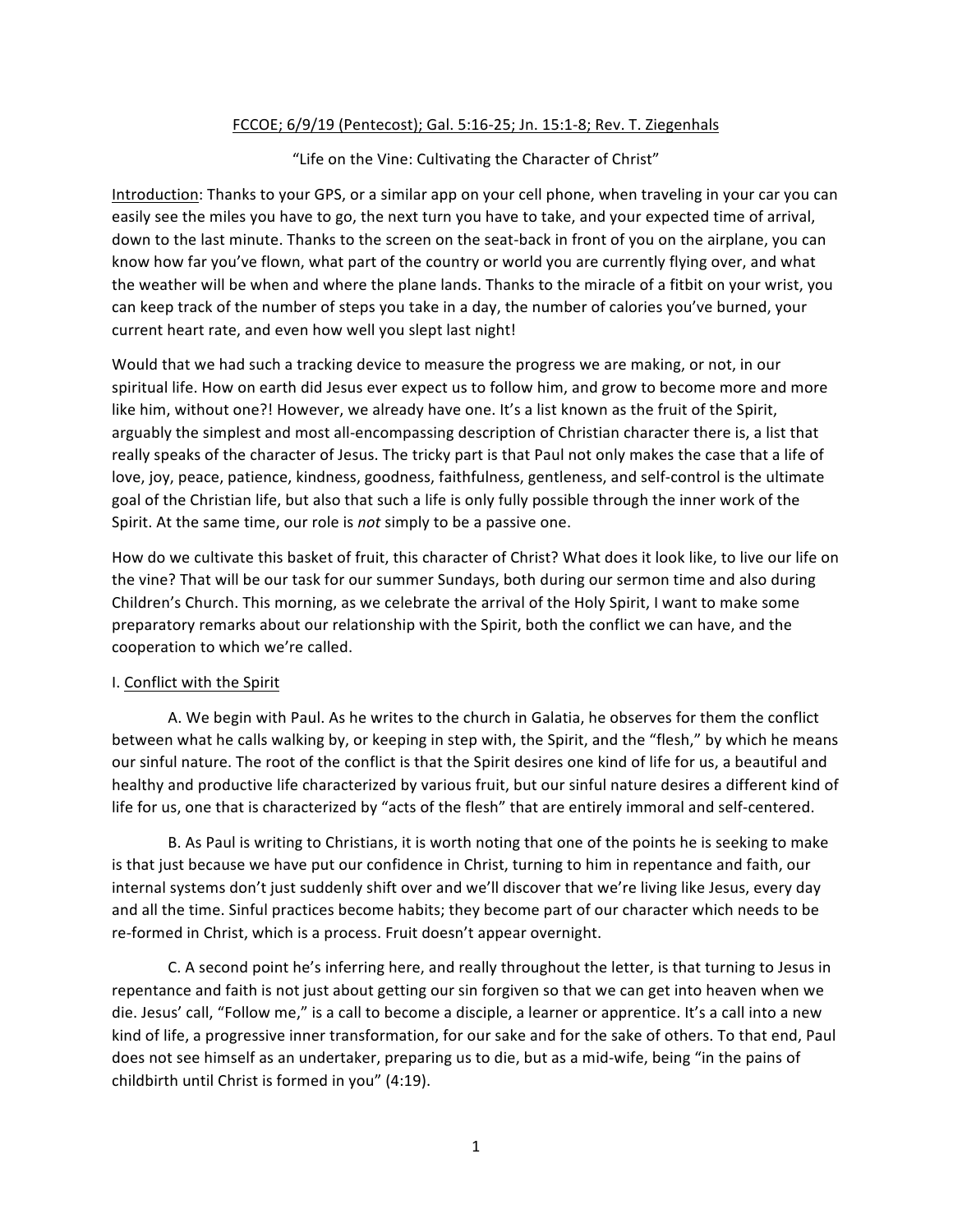D. The goal of this formation is that we find ourselves taking on more and more of the character of Christ, not preparing to die, but to really beginning to live. And as we begin to live into the character of Christ, we begin to reveal what life in the kingdom of God looks like because we're living out the character of our creator (cf. Col. 3:1-17). As Jesus observed for his followers relatively early in his ministry, we will be known by our fruit: "a good tree bears good fruit" (Ma. 7:17). Then, toward the end of his time in earth, he comments, "I am the vine; you are the branches. If you remain in me and I in you, you will bear much fruit" (Jn. 15:5). Through our being "in the vine," the world will come to know what the love of God is all about, he prays (Jn. 17:20-23). In other words, we don't seek to cultivate a more plentiful harvest of the fruit of the Spirit because our salvation is at stake, or somehow God will love us more, but because such fruit is tied to God's mission in the world.

## II. Cooperation with the Spirit

A. Into this conversation of character transformation steps the Holy Spirit. It's worth considering that whenever we see the formative work of God in the world, the Holy Spirit is always somewhere in the mix! So, for instance, at creation we read that the Spirit of God was hovering (like an eagle; cf. Dt. 32:11), over the waters and then the breath (Spirit) of God breathed life into mankind (Ge. 1:2; 2:7). Or at the baptism of Jesus, the Spirit descended like a dove (a visual link to Genesis), anointing, guiding, and empowering Jesus as he began his ministry of re-creation (Mk. 1:9-11). And then at Pentecost, the Spirit is described as a great wind and as flames of fire as he filled the followers of Jesus, forming them into a community and empowering them to bear witness to his goodness and grace. The Spirit who, in the OT, had come upon particular people, at particular times, for particular purposes, now takes up residence in all who put their confidence in Jesus. The character transformation that he seeks to create in us is the character, or fruit, of the life of Christ.

B. But, as we said last week, this doesn't mean that we're to be passive, waiting for our character to change like we might wait for lightening to strike. Paul instructs us to cooperate, or "keep in step" with, the Spirit, interacting with him in some way. Keeping with the horticultural images we have here, while we can't produce fruit, we certainly need to be involved in its cultivation. Let's think of this in terms of being planted, being nourished, and being weeded.

1. Planted: Are we properly planted? Do we desire to be a follower of Jesus? Have we responded to his invitation to be our Lord and Savior? Have we sought his forgiveness and asked him to lead our life? If not, then we might not be properly planted, and if we're no properly planted we won't be connected to the vine, and if we're not connected to the vine we will have no hope of bearing Christ-like fruit.

2. Nourished: If we are properly planted, are we being properly nourished? Such nourishing takes place as we engage in spiritual practices or disciplines through which we open our lives to the work the Spirit wants to do in us, practices such as worship and prayer, solitude and silence, fellowship and fasting, study and service, meditation and memorization, just to name a few. The disciplines are practices that enable us to do what we cannot do by direct effort.

Illustration: I think of the story of an anthropologist who was exploring the South Sea islands. At one point in his journey he came across a cannibal, sitting by his pot, reading a Bible. "What are you doing?" the anthropologist asked. "I'm reading the Bible," the native responded. The anthropologist scoffed and said, "Don't you know that modern, civilized man has rejected that book? You shouldn't be wasting your